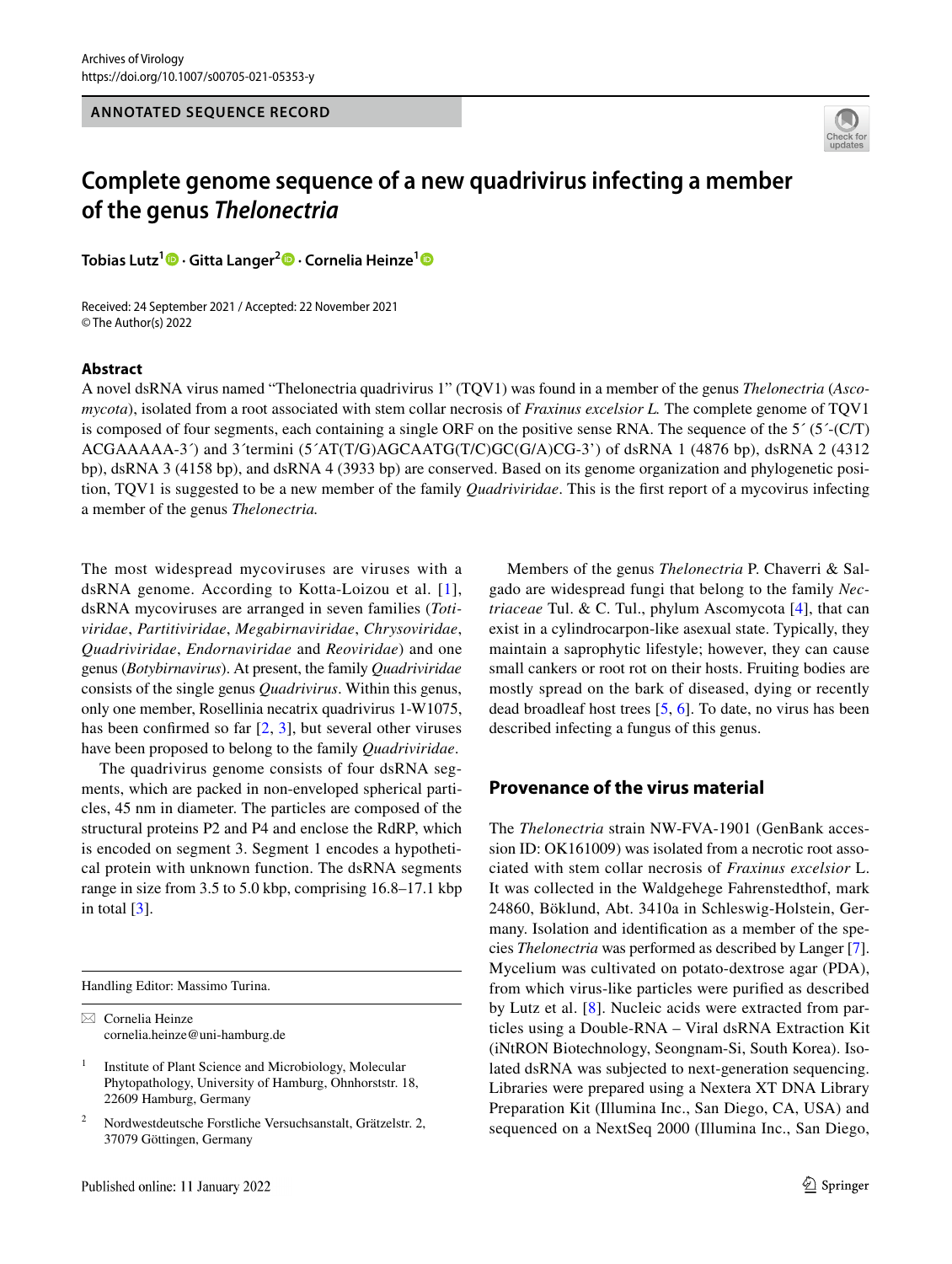

<span id="page-1-1"></span>**Fig. 1** Agarose gel electrophoresis of dsRNA of TQV1 extracted from isolated virus-like particles from a member of the genus *Thelonectria*, isolate NW-FVA-1901. M, GeneRuler 1 kb DNA ladder (Thermo Fisher Scientifc, Waltham, Massachusetts). Segment 1 to segment 4 of TQV1 range from around 4.9 kbp to 3.9 kbp.

CA, USA) instrument at the Leibniz Institute DSMZ (Braunschweig, Germany) as paired-end reads (2×151). *De novo* assembly was performed and contigs were analyzed using Geneious Prime software (Biomatters, New Zealand, version 2021.2.2). The 5' and 3' termini of each segment were determined by the single-primer amplifcation technique (SPAT), using an oligonucleotide with a phosphorylated 5' end and a 2',3'-dideoxyC group (23ddC) at the 3' end as a blocker to prevent self-ligation  $(5'-PO<sub>4</sub>-TCTCTTCGTGGGCTCTTG)$ CG-23ddC-3') [\[9](#page-3-2)]. Amplicons were cloned into pGEM®-T Vector (Promega Corporation, Madison, Wisconsin, USA) and sequenced. Nucleic acid sequences and ORFs were analyzed using SnapGene Viewer (GSL Biotech, San Diego, CA, USA, version 5.2.4) and BLAST on the NCBI website. Sequence alignments and phylogenetic analysis were performed using MEGA X (version 10.2.4). A bootstrap test was conducted with 1000 replicates for the construction of a maximum-likelihood tree using the Le and Gascuel model with amino acid frequencies and a gamma distribution of 5 (LG+G+F) [[10,](#page-3-3) [11\]](#page-3-4). Figures were generated and edited using Inkscape (inkscape.org, version 1.1).

### **Sequence properties**

The complete genome sequence of TQV1 has been deposited in the GenBank database (accession ID: OK077750- OK077753). As it is typical for members of the family *Quadriviridae* [[2,](#page-2-1) [12](#page-3-5), [13](#page-3-6)], each of the four dsRNA segments contains a single ORF on the positive-sense RNA strand (Fig. [2A](#page-1-0)). The GC content of each segment ranges from 49 to 53%. The sequenced segments corresponded in number and size to the bands detected by agarose gel electrophoresis (Fig. [1\)](#page-1-1), which showed bands ranging from 4.9 to 3.9 kbp.

Segment 1 is 4876 bp in length. Its ORF spans from nucleotide position 46 to 4821 and encodes a protein with 1591 aa and a calculated molecular weight of 176.21 kDa.



<span id="page-1-0"></span>**Fig. 2** (**A**) Genome organization of Thelonectria quadrivirus 1 (TQV1). The dsRNA segments are displayed as horizontal lines with their respective UTRs at each terminus. ORFs are represented as boxes with start and stop codon positions indicated above the boxes. Note that the fgure is not drawn to scale. (**B**) Maximum-likelihood tree of TQV1 and selected viruses with 1000 bootstrap replicates. Bootstrap values are displayed at the nodes. The scale bar (0.50) corresponds to the genetic distance. The grey dot indicates the new virus TQV1. The abbreviated names of viruses and dsRNA elements are as follows: CCRS, cherry chlorotic rusty spot associated totiviral-like dsRNA 4; ACD, Amasya cherry disease-associated mycovirus (1294 aa and 1363 aa); BcRV2, Botrytis cinerea RNA virus 2; BcMyV4, Botrytis cinerea mycovirus 4; LbQV-1, Leptosphaeria biglobosa quadrivirus 1; TQV1, Thelonectria quadrivirus 1; RnQV1, Rosellinia necatrix quadrivirus 1; MocV1-D/B, Magnaporthe oryzae chrysovirus 1 D/B

A BLASTp search showed the highest degree of similarity (28.29% aa sequence identity with an E-value of 1e-95) to the hypothetical protein P1 of Botrytis cinerea mycovirus 4 (BcMyV4; accession ID: MN954886.1).

Segment 2 is 4312 bp in length. Its ORF spans from nucleotide position 54 to 4208 and encodes a protein with 1384 aa and a calculated molecular weight of 149.77 kDa. A BLASTp search revealed distant similarities to the structural protein P2 of BcMyV4 (accession ID: MN617035.1; E-value 6e-127; 26.17% aa sequence identity) and the putative capsid protein P2 of Leptosphaeria biglobosa quadrivirus 1 (LbQV-1; accession ID: VCV25422.1; E-value 4e-99; 26.08% aa sequence identity).

Segment 3 is 4158 bp in length. Its ORF spans from nucleotide position 64 to 4119 and encodes a protein with 1351 aa and a calculated molecular weight of 149.00 kDa. A BLASTp search showed similarities to RdRPs of nine confrmed or putative quadriviruses, with an E-value of 0.0. The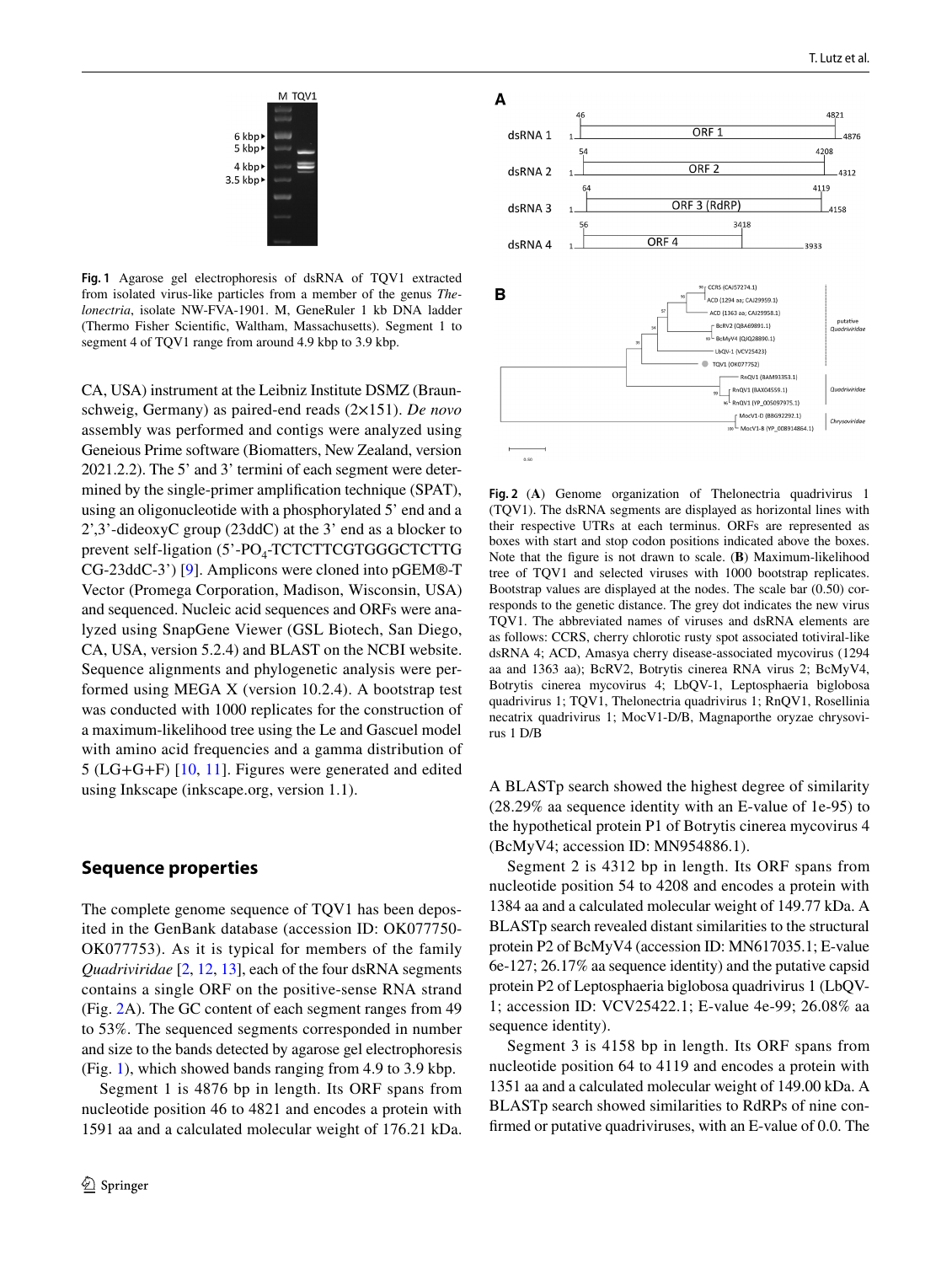highest amino acid sequence identity (43.33%) was shared with P3 of Amasya cherry disease-associated mycovirus (ACD; accession ID: CAJ29958.1), and the lowest value (35.28%) was shared with P3 of Rosellinia necatrix quadrivirus 1 (RnQV1; accession ID: BAM93353.1).

Segment 4 is 3933 bp in length. Its ORF spans from nucleotide position 56 to 3418 and encodes a protein with 1120 aa and a calculated molecular weight of 119.98 kDa. A BLASTp search revealed distant similarity (30.00% aa sequence identity) to the hypothetical protein P4 of BcMyV4 (accession ID: QJQ28881.1; E-value 4e-120)  $[14]$  $[14]$  $[14]$  as the highest value. The lowest aa sequence identity (26.34%; E-value 3e-19) was shared with the structural protein P4 of RnQV1 (accession ID: YP\_005097973.1)

The 5' UTRs of each segment range in length between 45 bp and 63 bp (dsRNA 1, 45 bp; dsRNA 2, 53 bp; dsRNA 3, 63 bp; dsRNA 4, 55 bp). Segments 2 and 4, which encode putative structural proteins, share 45.6% nt sequence identity at 5'termini of their UTRs. The 3' UTRs of each segment range from 39 bp to 515 bp (dsRNA 1, 55 bp; dsRNA 2, 104 bp; dsRNA 3, 39 bp; dsRNA 4, 515 bps). All segments possess identical terminal nonamer sequences: 5'-(C/T)ACG AAAAA-3' at the 5' terminus and 5'-AT(T/G)AGCAAT G(T/C)GC(G/A)CG-3' at the 3' terminus. Sequence alignments are shown in Supplementary Fig. S1 and Supplementary Fig. S2, respectively.

In total, the genome of TQV1 consists of 17.279 bp. To determine the taxonomic position of TQV1, a maximumlikelihood tree was constructed based on a BLASTp search of the sequence of the putative RdRP (P3) of TQV1. It was aligned with P3 sequences of confrmed and tentative members of the families *Quadriviridae* and *Chrysoviridae* (Fig. [2](#page-1-0)B). The phylogenetic analysis showed that TQV1 may represent a new clade between the clade including RnQV1 and the other viruses tentatively assigned to the family *Quadriviridae*. However, there is currently little sequence information about quadriviruses, and this lack of additional sequences correlates directly with the low bootstrap values observed in the tree. Therefore, the taxonomic position of TQV1 can only be assumed based on this phylogenetic analysis. Nonetheless, based on its genome organization and its phylogenetic position, TQV1 is suggested to be a new member of the family *Quadriviridae*.

**Supplementary Information** The online version contains supplementary material available at <https://doi.org/10.1007/s00705-021-05353-y>.

**Acknowledgements** We thank Birgit Hadeler for technical assistance.

**Author contributions** Conceptualization: Cornelia Heinze; Methodology: Gitta Langer, Tobias Lutz; Formal analysis and investigation: Tobias Lutz; Writing—original draft preparation: Tobias Lutz; Writing—review and editing: Gitta Langer, Cornelia Heinze, Tobias Lutz; Funding acquisition: Cornelia Heinze, Gitta Langer; Supervision: Cornelia Heinze.

**Funding** Open Access funding enabled and organized by Projekt DEAL. This project was financed by the Agency for Renewable Resources (FNR) in the program "Waldklimafonds" (Forest and Climate Fund) (2219WK22A4 and 2219WK22G4) funded by the German Federal Ministry of Food and Agriculture and the German Federal Ministry for Environment, Nature Conservation and Nuclear Safety.

**Availability of data and material** The datasets generated and/or analyzed in the current study are available in the GenBank database (accession ID: OK077750-OK077753 and OK161009).

#### **Declarations**

**Conflicts of interest** All authors declare that they have no confict of interest.

**Ethical approval** This article does not contain any studies with human participants or animals performed by any of the authors.

**Open Access** This article is licensed under a Creative Commons Attribution 4.0 International License, which permits use, sharing, adaptation, distribution and reproduction in any medium or format, as long as you give appropriate credit to the original author(s) and the source, provide a link to the Creative Commons licence, and indicate if changes were made. The images or other third party material in this article are included in the article's Creative Commons licence, unless indicated otherwise in a credit line to the material. If material is not included in the article's Creative Commons licence and your intended use is not permitted by statutory regulation or exceeds the permitted use, you will need to obtain permission directly from the copyright holder. To view a copy of this licence, visit<http://creativecommons.org/licenses/by/4.0/>.

## **References**

- <span id="page-2-0"></span>1. Kotta-Loizou I, Coutts RHA (2017) Mycoviruses in *Aspergilli*: a comprehensive review. Front Microbiol 8:1699. [https://doi.org/](https://doi.org/10.3389/fmicb.2017.01699) [10.3389/fmicb.2017.01699](https://doi.org/10.3389/fmicb.2017.01699)
- <span id="page-2-1"></span>2. Lin Y-H, Chiba S, Tani A, Kondo H, Sasaki A, Kanematsu S et al (2012) A novel quadripartite dsRNA virus isolated from a phytopathogenic flamentous fungus, *Rosellinia necatrix*. Virology 426:42–50.<https://doi.org/10.1016/j.virol.2012.01.013>
- <span id="page-2-2"></span>3. Chiba S, Castón JR, Ghabrial SA, Suzuki N, Ictv RC (2018) ICTV virus taxonomy profle: *Quadriviridae*. J Gen Virol 99:1480– 1481. <https://doi.org/10.1099/jgv.0.001152>
- <span id="page-2-3"></span>4. Rossman AY, Samuels GJ, Rogerson CT, Lowen R (1999) Genera of *Bionectriaceae*, *Hypocreaceae* and *Nectriaceae* (*Hypocreales*, Ascomycetes). Stud Mycol 42:1–248
- <span id="page-2-4"></span>5. Chaverri P, Salgado C, Hirooka Y, Rossman AY, Samuels GJ (2011) Delimitation of *Neonectria* and *Cylindrocarpon* (*Nectriaceae*, *Hypocreales*, Ascomycota) and related genera with *Cylindrocarpon*-like anamorphs. Stud Mycol 68:57–78. [https://doi.org/](https://doi.org/10.3114/sim.2011.68.03) [10.3114/sim.2011.68.03](https://doi.org/10.3114/sim.2011.68.03)
- <span id="page-2-5"></span>6. Salgado-Salazar C, Rossman AY, Chaverri P (2016) The genus *Thelonectria* (*Nectriaceae*, *Hypocreales*, Ascomycota) and closely related species with *cylindrocarpon*-like asexual states. Fungal Divers 80:411–455.<https://doi.org/10.1007/s13225-016-0365-x>